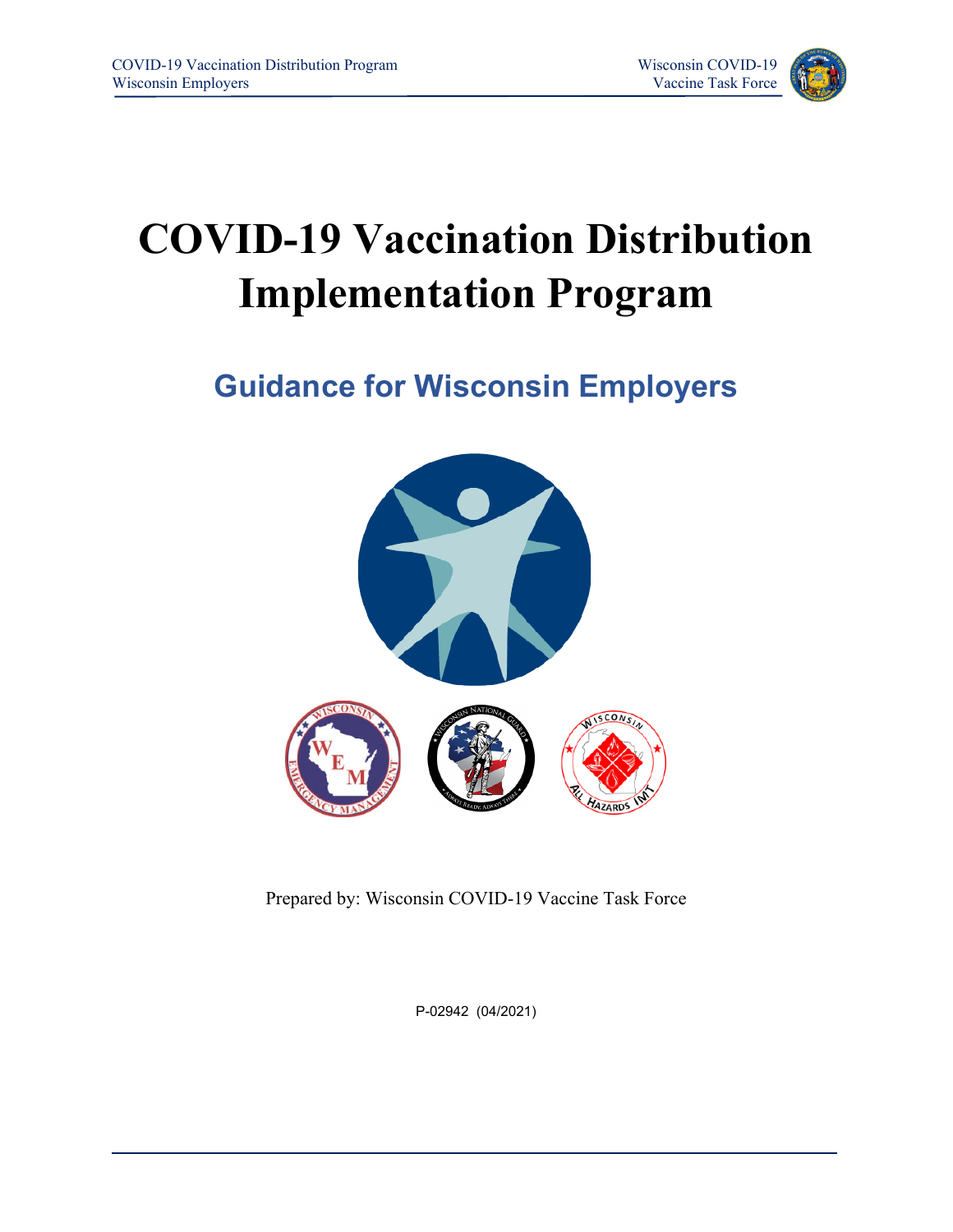

# Table of Contents

| How to Request and Plan an Employer-Based Vaccination Clinic 8                    |  |
|-----------------------------------------------------------------------------------|--|
|                                                                                   |  |
|                                                                                   |  |
|                                                                                   |  |
|                                                                                   |  |
| Appendix Two: Planning an Employer-Based COVID-19 Vaccination Clinic Checklist 12 |  |
|                                                                                   |  |
|                                                                                   |  |
|                                                                                   |  |
|                                                                                   |  |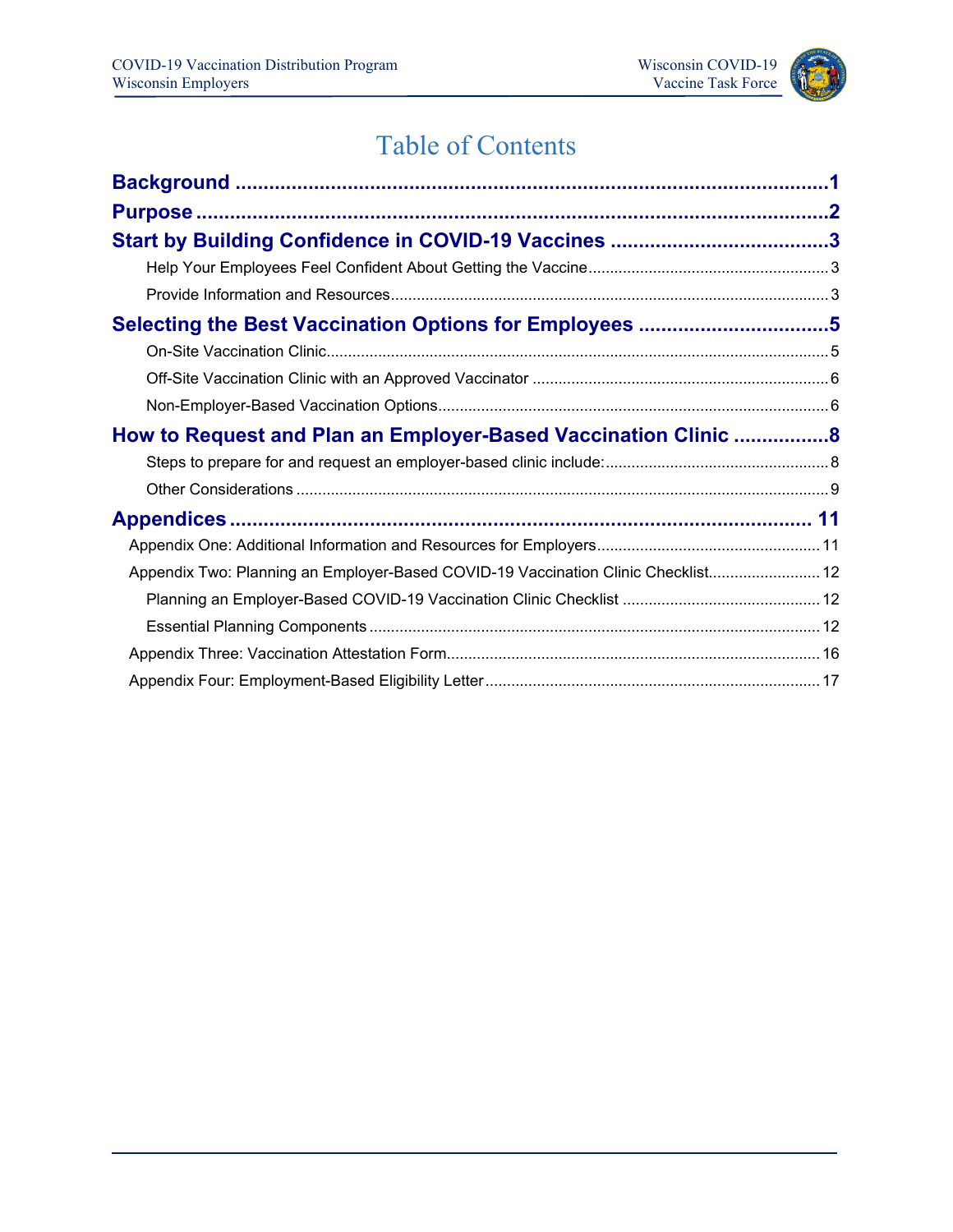

## **Background**

<span id="page-2-0"></span>The objectives of the Wisconsin Department of Health Services (DHS) COVID-19 Vaccination Program are to:

- Provide technical support and guidance for effective vaccine planning and implementation throughout Wisconsin.
- Ensure fair, safe, and equitable allocation of vaccine across the state of Wisconsin based on current prioritizations of targeted populations.
- Sustain and adapt the infrastructure needed to receive and distribute vaccine with maximum access and minimal dose loss.
- Educate and encourage people in Wisconsin to get vaccinated when the vaccine becomes available to them.

The state is relying on employers to assist in this effort by connecting those employees needing to be vaccinated with vaccine providers, and by raising awareness through trusted communicators about the importance of getting vaccinated.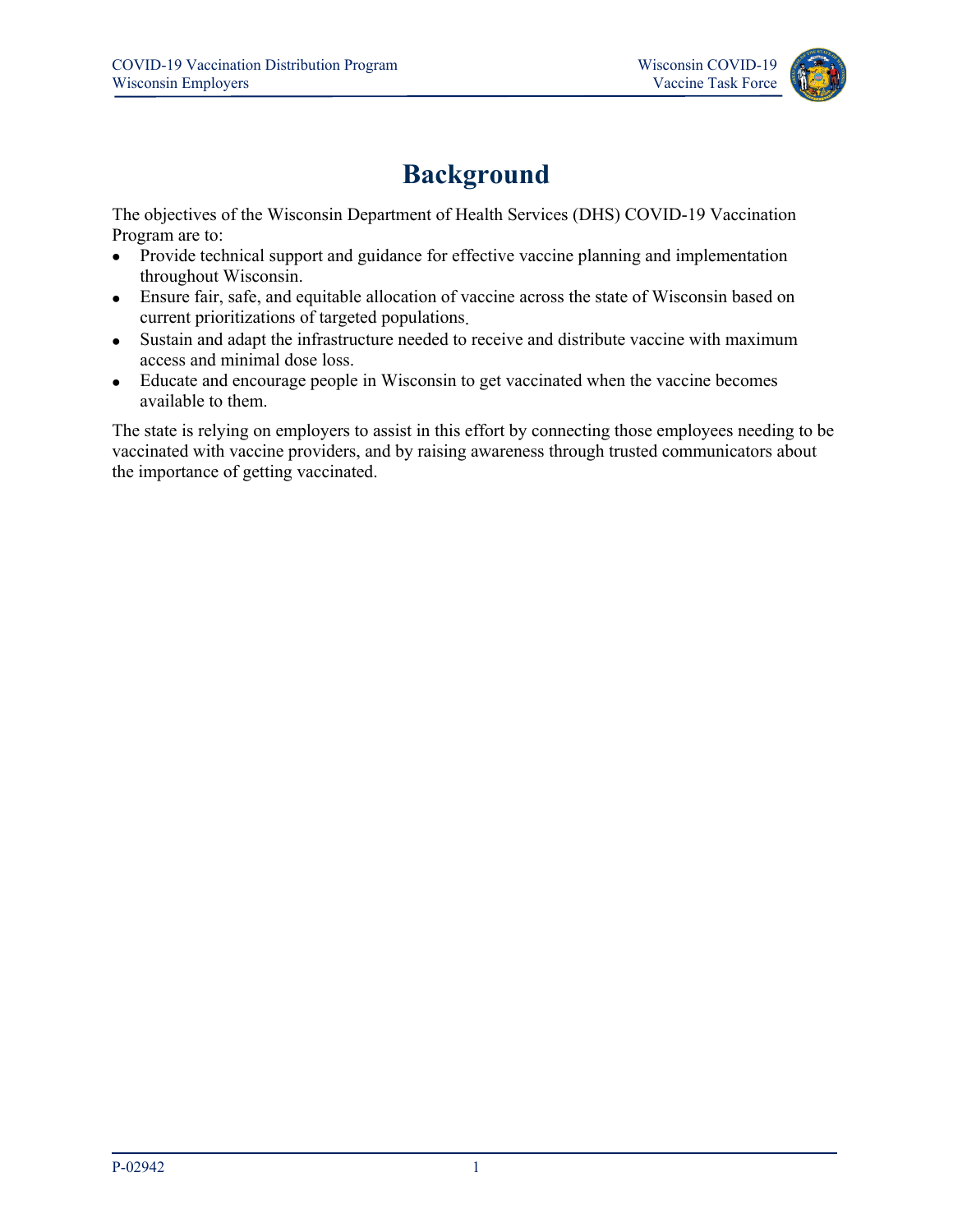

# **Purpose**

<span id="page-3-0"></span>COVID-19 vaccinations are one of the best ways you can protect your business, your employees, and your customers. Investing in the well-being of your employees is an important way to improve employee morale and retention.

By providing information about COVID-19 vaccination and establishing supportive policies and practices, employers can help increase vaccine uptake among Wisconsin's workforce, and help bring an end to the COVID-19 pandemic. Although COVID-19 vaccine supply is currently limited, it is not too early to share clear, complete, and accurate messages, promote confidence in the decision to get vaccinated, and engage your employees in plans to get vaccinated. Strong confidence in the vaccines within your workplace increases the number of people getting vaccinated, which leads to fewer COVID-19 illnesses, hospitalizations, and deaths.

This document has been developed to provide guidance for employers to prepare for vaccination either through community efforts or at the workplace.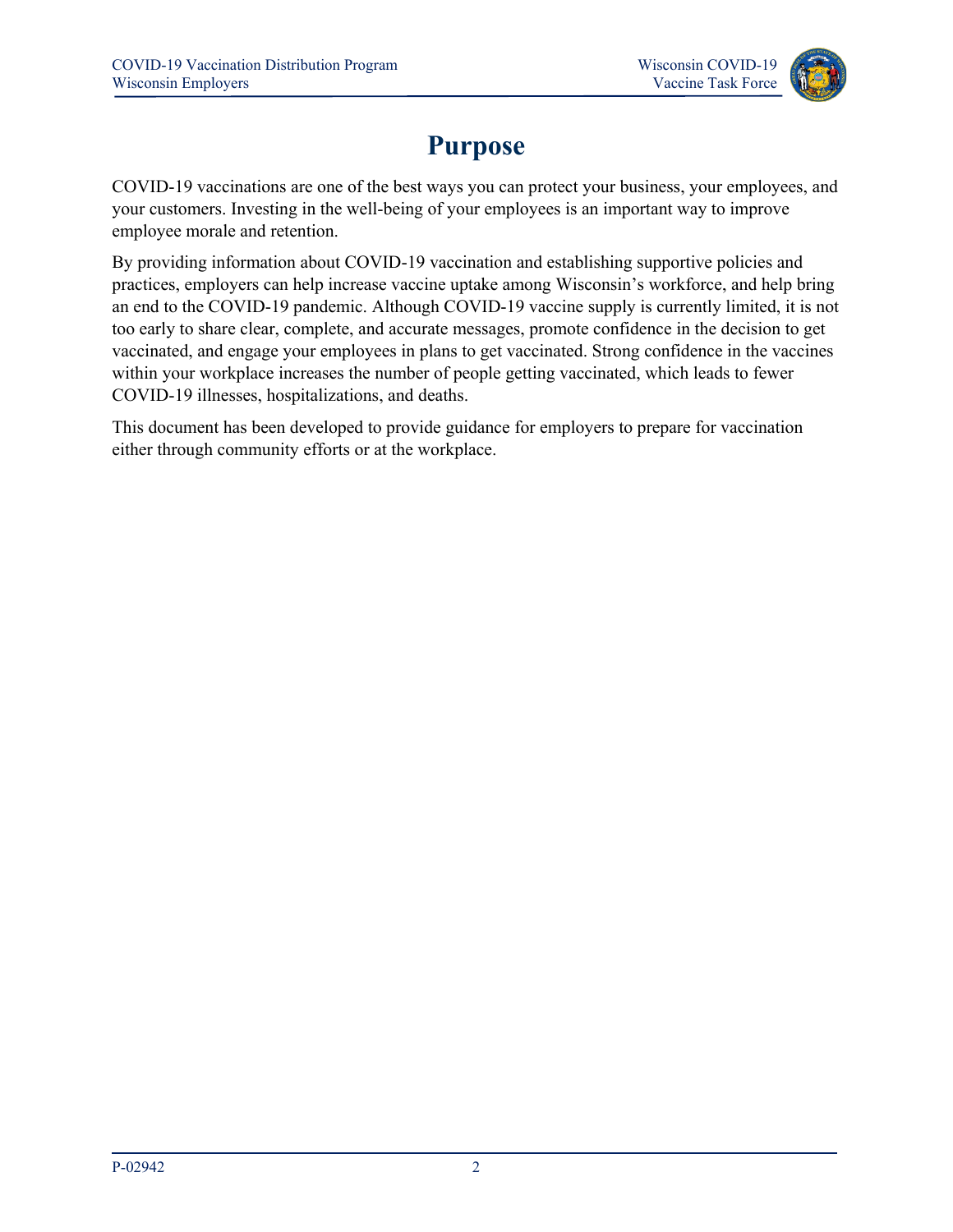

## **Start by Building Confidence in COVID-19 Vaccines**

<span id="page-4-0"></span>Education is key to promoting vaccination and addressing misinformation. DHS has created Wisconsin-specific posters, signs, fact sheets, and graphics in order to ensure all Wisconsinites have the information they need be protected against COVID-19 and informed about vaccine safety.

To help achieve this, many resources have been translated into Hindi, Hmong, Somali, and Spanish. DHS also has American Sign Language (ASL) videos available. To access these materials or to share with partners, please visit our [Vaccine Partner Resources page.](https://www.dhs.wisconsin.gov/covid-19/vaccine-resources.htm)

#### <span id="page-4-1"></span>**Help Your Employees Feel Confident About Getting the Vaccine**

- 1. Provide information and resources in this guidance document to your employees in all of the languages they commonly use.
- 2. Implement policies and programs that support getting vaccinated and clearly communicate those programs to your workforce.
- 3. Create a culture that promotes getting the COVID-19 vaccine as a part of being healthy.

#### <span id="page-4-2"></span>**Provide Information and Resources**

You can help promote vaccination by providing timely, accurate information in all of the languages commonly spoken by your employees. The following resources and talking points can help you spread the word about the safety and benefits of getting vaccinated against COVID-19.

- 1. Emphasize the immediate benefits of getting vaccinated within the work space and beyond.
	- Getting vaccinated will help keep you, your family, and your community healthy and safe.
	- The vaccines are safe and are extraordinarily effective at protecting you from COVID-19.
	- Vaccines are an essential tool to help us move past this pandemic.
	- By getting vaccinated, you can help our economy get back on its feet faster, and prevent further spread of the virus resulting in less COVID-19-related illnesses and deaths.
- 2. Promote vaccine safety.
	- CDC's poster ["Facts about COVID-19 Vaccines"](https://www.cdc.gov/coronavirus/2019-ncov/communication/print-resources.html?Sort=Date%3A%3Adesc&Search=Facts&Audience=General%20Public&Topics=Vaccines) is a basic explanation of vaccine safety for general workplace use.
	- DHS [partner resources:](https://www.dhs.wisconsin.gov/covid-19/vaccine-resources.htm)
		- o [Getting a COVID-19 Vaccine](https://www.dhs.wisconsin.gov/publications/p02891.pdf)
		- o [COVID-19 Vaccine Safety](https://www.dhs.wisconsin.gov/publications/p02872.pdf)
		- o [How Our Bodies Respond to the COVID-19 Vaccine](https://www.dhs.wisconsin.gov/publications/p02941.pdf)
		- o [How are COVID-19 Vaccines Authorized](https://www.dhs.wisconsin.gov/publications/p02940.pdf)
		- o [COVID-19 Vaccine](https://www.dhs.wisconsin.gov/publications/p02945.pdf)
		- o [Available COVID-19 Vaccines](https://www.dhs.wisconsin.gov/publications/p02946.pdf)
	- More detailed and higher literacy level resource information on safety questions:
		- o Safety questions including reproductive health concerns are available at the [Children's](https://www.chop.edu/centers-programs/vaccine-education-center/making-vaccines/prevent-covid?_sm_au_=iqVZsNNMNJmHsJkMBLQtvK7BJGKjp)  [Hospital of Philadelphia \(CHOP\) webpage.](https://www.chop.edu/centers-programs/vaccine-education-center/making-vaccines/prevent-covid?_sm_au_=iqVZsNNMNJmHsJkMBLQtvK7BJGKjp)
		- o Vaccine myths are dealt with effectively in a fact sheet from the [Los Angeles Department](http://publichealth.lacounty.gov/media/Coronavirus/docs/about/COVID19VaccineMisinformation.pdf?_sm_au_=iqVZsNNMNJmHsJkMBLQtvK7BJGKjp)  [of Public Health.](http://publichealth.lacounty.gov/media/Coronavirus/docs/about/COVID19VaccineMisinformation.pdf?_sm_au_=iqVZsNNMNJmHsJkMBLQtvK7BJGKjp)
- 3. Share where to get the vaccine.
	- Up to date information is on the [DHS COVID-19 Vaccine website.](https://www.dhs.wisconsin.gov/covid-19/vaccine-get.htm)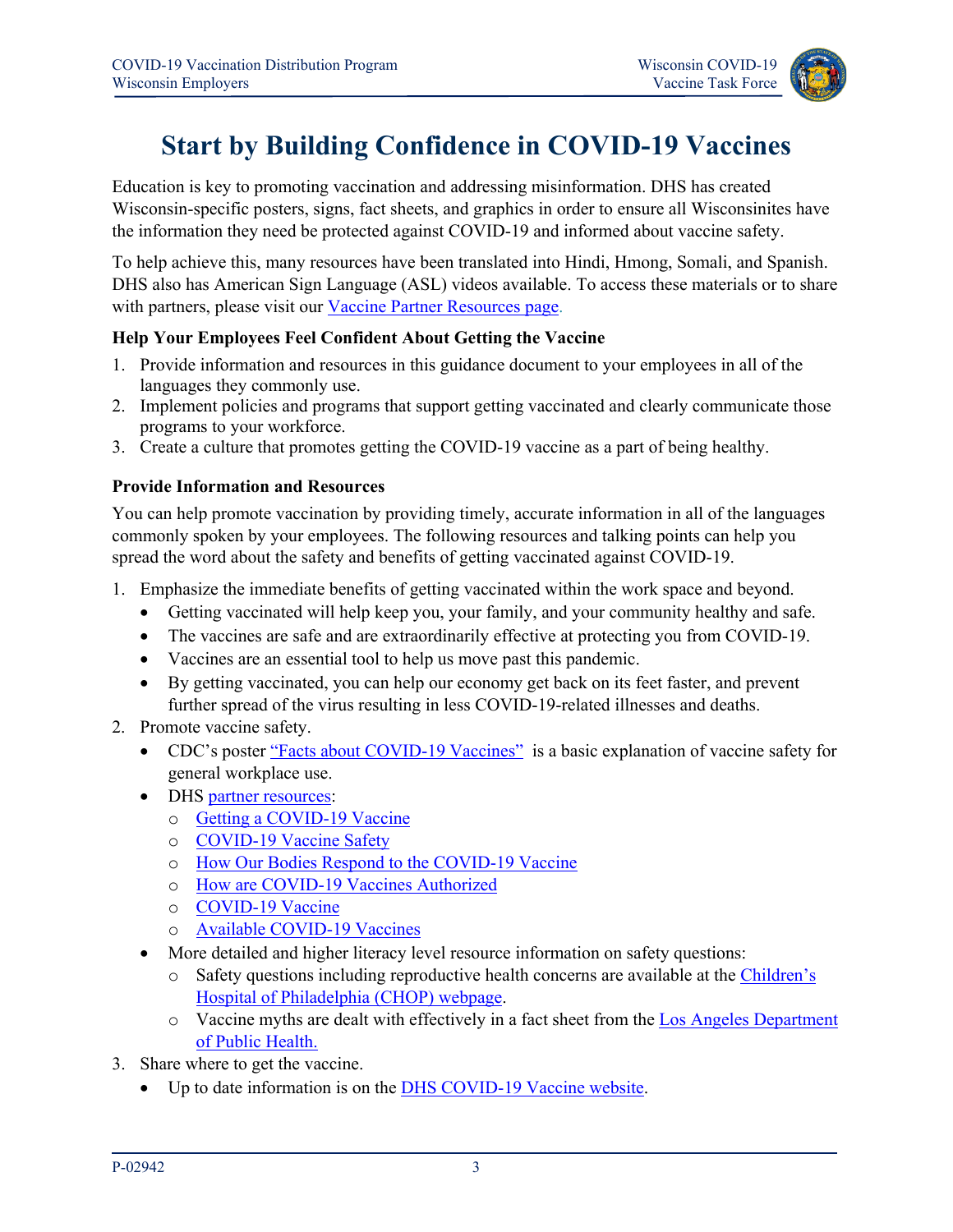

- Let employees know if there will be an opportunity to get vaccinated at the workplace.
- Consider displaying posters with Wisconsin branding and multiple languages.
	- o "You are essential" or "Protect against COVID-19" [posters](https://www.cdc.gov/coronavirus/2019-ncov/communication/print-resources.html?Sort=Date%3A%3Adesc&Audience=General%20Public%20%3E%20Employers%2C%20Business%20Owners%20%26%20Community%20Leaders&Topics=Vaccines) for many different occupations, that you can add your logo to.
	- o [Fotonovella](https://www.cdc.gov/coronavirus/2019-ncov/communication/print-resources.html?Sort=Date%3A%3Adesc&Search=fotonovela&Topics=Vaccines) (graphic story in English or Spanish) comic book-like story poster of a worker's decision to get vaccinated.
	- o [CDC poster](https://www.cdc.gov/vaccines/covid-19/downloads/all-of-our-tools.pdf) that emphasizes the importance of continuing protective measures.

More detailed guidance on how to encourage vaccination among employees can be found in the Wisconsin Economic Development Corporation resource: [Wisconsin Vaccine Guidance for All](https://secure-web.cisco.com/1HpvBPqqc-DFTtrbhuYHb2-8h4tE5yX3KbQ2cEkmJnxOShekmGv3d6wKX6HjrNk0eq5DK6y_A_HsAmNuy3mYaVPyt_m-WhNJ-aRRobrMOIaRS3mTTi8f9Ds8Z0PD_d32viRl21Z5R6Gt-zxyFf2tr4U1NNmnksGrqq60lm0oBcJ8y_oV1vP0eTnGmYeY6iGRWwZ0AEUxND38TYxcHF-SJgJlsK0FtGEFgR8LMOfuw70rENi-7zuRMTNoGtCi6NAeM/https%3A%2F%2Fwedc.org%2Fvaccine-guidelines)  [Businesses; Ways to Encourage Vaccination.](https://secure-web.cisco.com/1HpvBPqqc-DFTtrbhuYHb2-8h4tE5yX3KbQ2cEkmJnxOShekmGv3d6wKX6HjrNk0eq5DK6y_A_HsAmNuy3mYaVPyt_m-WhNJ-aRRobrMOIaRS3mTTi8f9Ds8Z0PD_d32viRl21Z5R6Gt-zxyFf2tr4U1NNmnksGrqq60lm0oBcJ8y_oV1vP0eTnGmYeY6iGRWwZ0AEUxND38TYxcHF-SJgJlsK0FtGEFgR8LMOfuw70rENi-7zuRMTNoGtCi6NAeM/https%3A%2F%2Fwedc.org%2Fvaccine-guidelines) 

DHS also offers a "train the trainer" presentation, in which a presentation is tailored to your specific organization, and training is offered to better equip you and your leadership team in talking about vaccine confidence and vaccine in general with your employees. For more information, email the [DHS vaccine team.](mailto:DHSCOVIDVaccinator@wi.gov)

Additional resources are provided in Appendix One: Additional Information and Resources for Employers.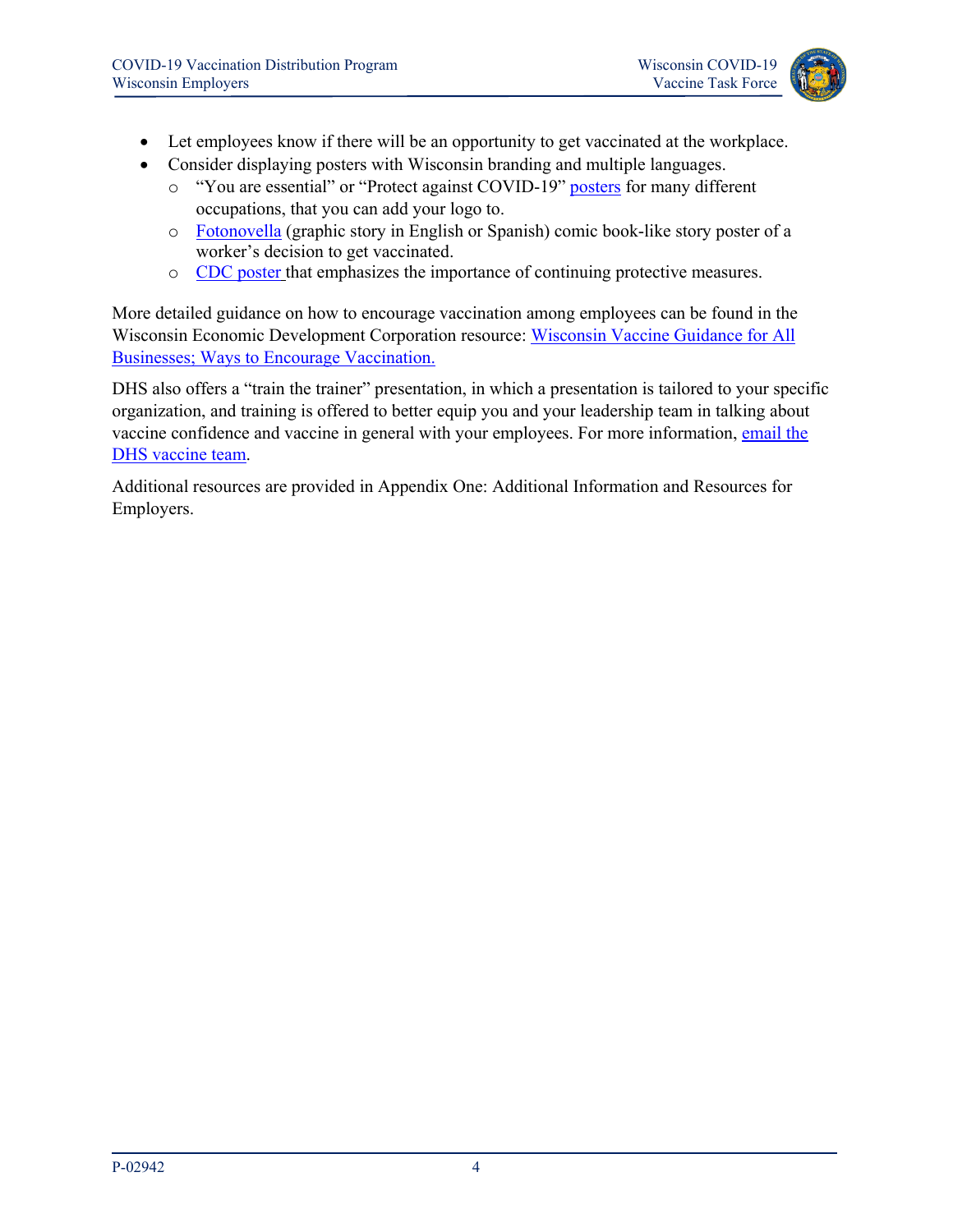### <span id="page-6-0"></span>**Selecting the Best Vaccination Options for Employees**

There are a number of ways employers can facilitate or promote vaccination. Here are four options for employers to connect their staff with vaccine providers:

- Hold an on-site (in the workplace) vaccination clinic with an approved vaccine provider.
- Hold an off-site (in the community) vaccination clinic with an approved vaccine provider.
- If already providing on-site medical services, become an approved vaccinator.
- Leverage existing local options and provide resources to your employees about other vaccine providers in your community.

Every community is different. Not all options will be feasible for every employer given the different access options for vaccine across the state.

#### <span id="page-6-1"></span>**On-Site Vaccination Clinic**

Employers should consider on-site vaccination options if the organization has:

- A large percentage of staff who are uninsured or belong to a marginalized population (racial or ethnic minority group, immigrant status, English as a second language, disability status, economically disadvantaged, etc.).
- A large percentage of staff who are unable to physically distance, or come into frequent contact with the public throughout the day.
- A large percentage of staff on-site with predictable schedules.
- A large percentage of staff who would otherwise be unable to easily access vaccination in their area. Such as few providers are offering vaccination, current vaccination clinic hours interfere with work time, travel time is too great (more than 60-minute driving time rural, 30-minute driving time urban, etc.).
- Ability to coordinate with a local approved vaccine provider to schedule a closed vaccination clinic for employees.
- A location with enough space to stand up a vaccination clinic while maintaining ADA compliant practices and social distancing through the entire process, from screening to post-vaccination observation.

On-site vaccination options might include employer-run vaccination clinics in partnership with an approved vaccine provider, or mobile vaccination clinics run by third-party vaccine providers brought to the workplace. In both cases, the employer provides the space, the approved vaccinator supplies the vaccine, staff, and medical equipment, and logistics and operational details are decided in partnership between the vaccine provider and employer.

Employers evaluating on-site options should consider contracting or partnering with the following approved vaccine providers:

- Pharmacies
- Health care providers
- Local health departments
- Commercial vaccinators

Employers who regularly offer flu shots on-site to their employees should consider contacting their flu shot provider first.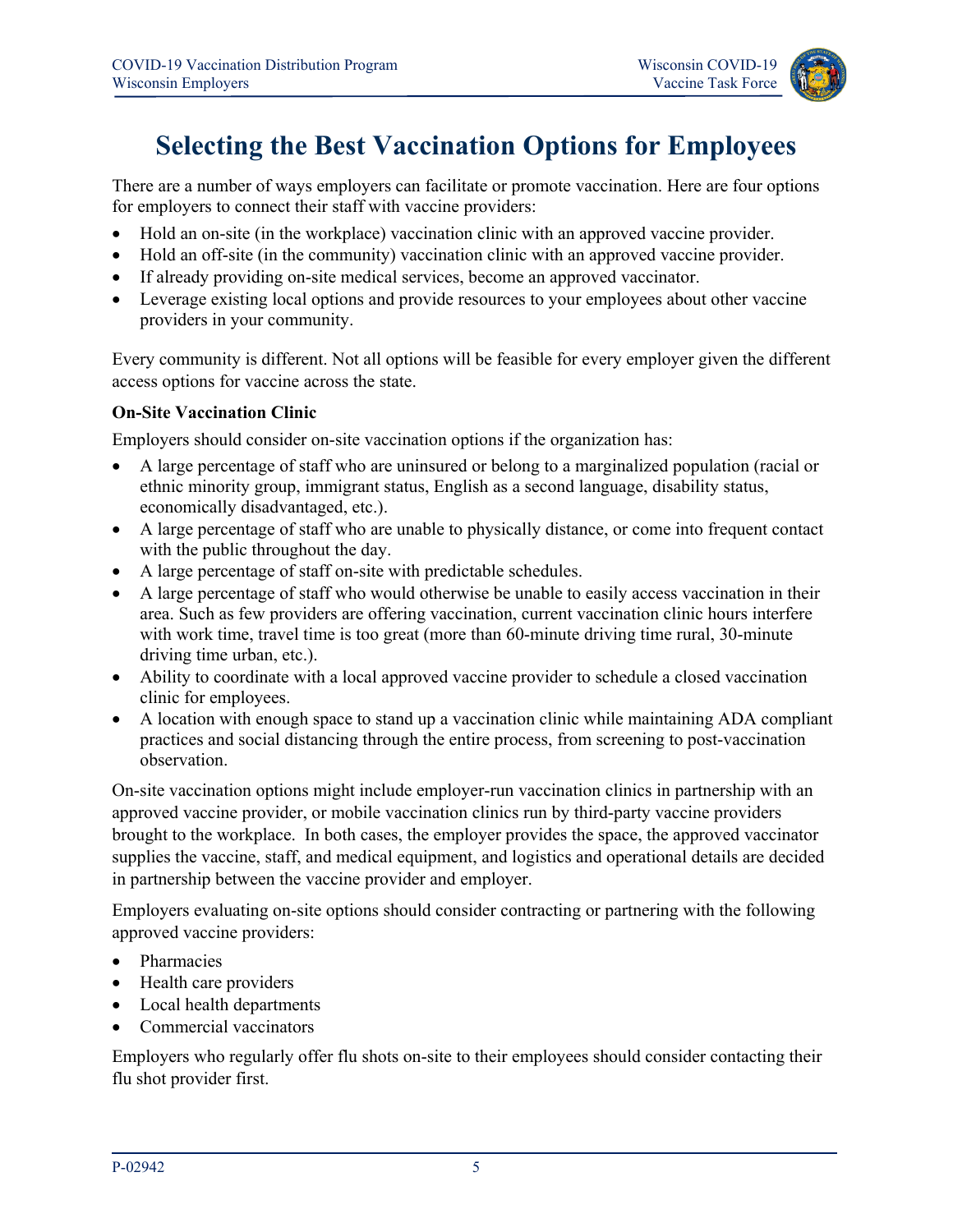

Details on how to request an on-site employer-based clinic can be found in the subsequent section; *How to Request and Plan an Employer-Based Vaccination Clinic*.

#### <span id="page-7-0"></span>**Off-Site Vaccination Clinic with an Approved Vaccinator**

An employer should consider an off-site employer-organized vaccination option in collaboration with an approved vaccine provider if the organization has:

- A small or medium-sized workforce and does not have the resources or space to host a vaccination clinic on-site.
- The ability to partner with a local community-based vaccination clinic to hold an off-site 'employee vaccination day' on a designated date/time(s).

Employers should consider the following vaccinators in their communities as potential vaccine provider partners for off-site clinics:

- Pharmacies
- Health care providers
- Local health departments
- Commercial vaccinators
- Community-based vaccination clinics (CBVC)
	- o State-sponsored sites (in partnership with DHS contractor AMI)
	- o Federally-sponsored sites (for example, FEMA, Dept. of Defense)
	- o Locally-sponsored sites
- Community organizations through mobile vaccine teams.

Details on how to request an off-site employer-based clinic can be found in the subsequent section, *How to Request and Plan an Employer-Based Vaccination Clinic*.

#### <span id="page-7-1"></span>**Non-Employer-Based Vaccination Options**

An employer should consider sharing information with staff about vaccination options in the community rather than organize employer-based options if the organization has:

- A small or medium-sized workforce (without the ability to combine with other employers) that does not have the resources to host a vaccination clinic.
- A mobile worker population that frequently moves from one job site to the next.
- A workforce with highly variable schedules.
- An employer with a majority of workers who would prefer vaccination in a community clinic rather than an employer-run clinic.

Resources employers can use to direct employees to vaccination options in the community include:

- Wisconsin vaccine provider map: The vaccine provider map is designed to show all eligible vaccine provider locations and information on a user-friendly map so the public can more easily find vaccinator information in their area. All vaccinators are included in the map with their associated website and registration link. Employees can access the vaccine provider map at [COVID-19: Map of Vaccine Providers.](https://www.dhs.wisconsin.gov/covid-19/vaccine-map.htm)
- DHS hotline: Available at 1-844-684-1064 to answer vaccine questions and help with registration for those who do not have access to internet or prefer to access information through non-digital communications.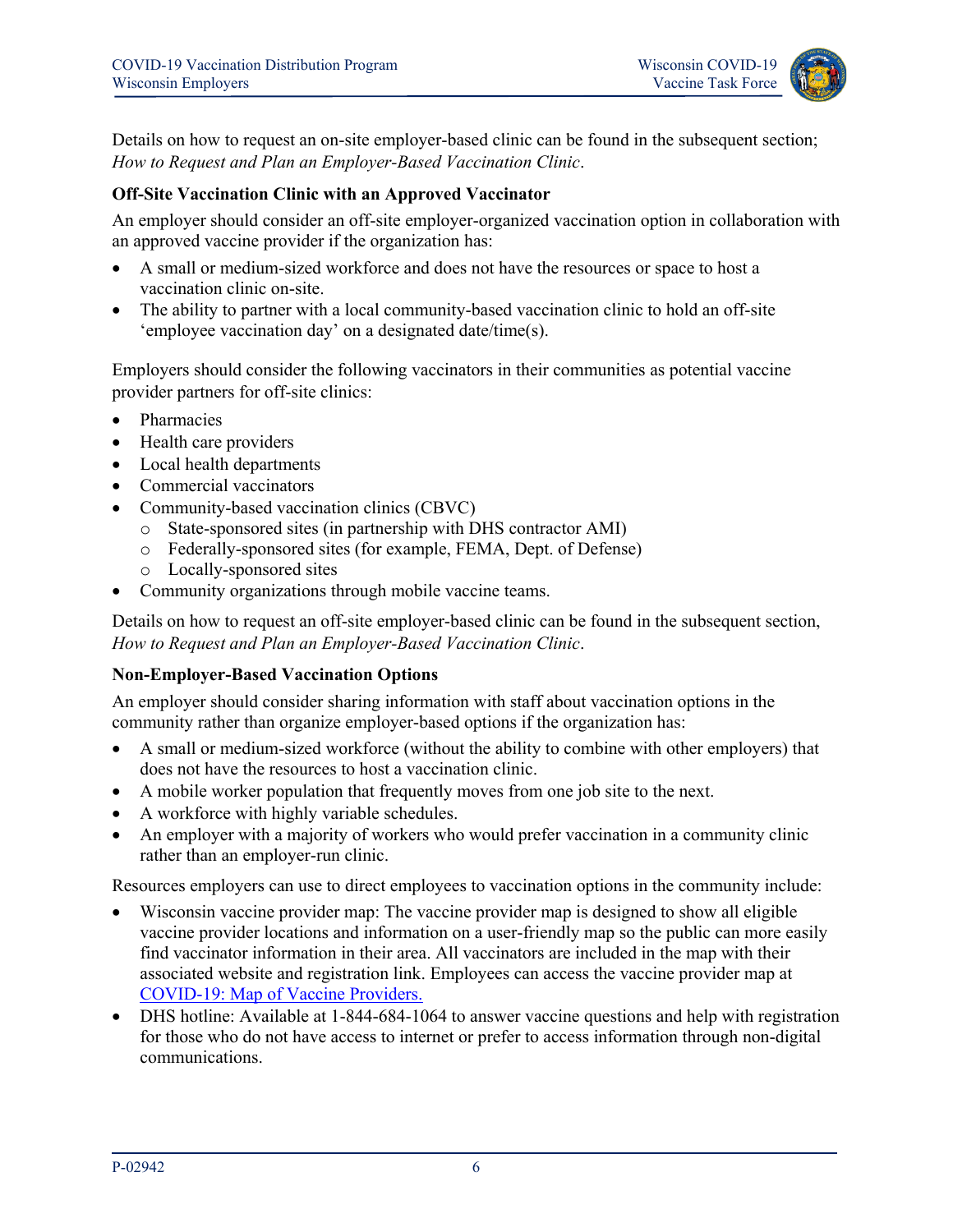

- [Vaccine Finder:](https://vaccinefinder.org/) Online CDC map that helps people find the latest information on COVID-19 vaccine availability. In Wisconsin, pharmacy vaccine providers are currently displaying, with additional locations to be added.
- Wisconsin COVID-19 Vaccine Registry: Allows Wisconsin residents to register for and schedule COVID-19 vaccination appointments locally and as vaccine becomes available. Those who are not unable to get an appointment are placed on a wait list. The vaccine registry will be used by those vaccine providers who opt in and is not a comprehensive resource for all vaccination options. Employees can access the vaccine registry at [https://vaccinate.wi.gov.](https://vaccinate.wi.gov/)

As vaccine supply does not meet demand, it is possible that vaccine providers may continue to prioritize individuals based on [priority order of eligible groups as defined by DHS.](https://www.dhs.wisconsin.gov/covid-19/vaccine-about.htm) Individuals may be asked to sign an attestation form, stating they are part of a specific eligible group. An example of this form can be found in Appendix Three: Vaccination Attestation Form.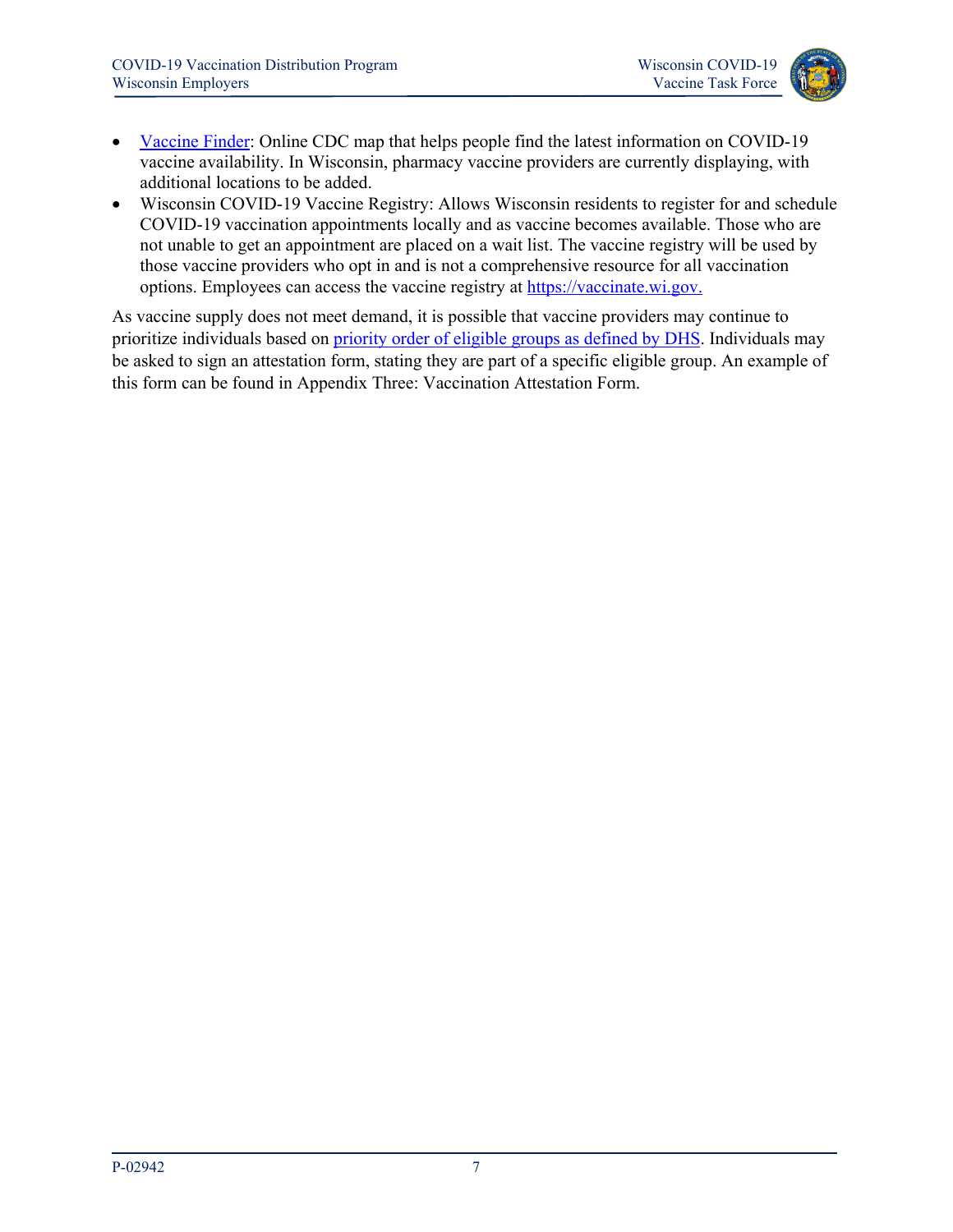

# <span id="page-9-0"></span>**How to Request and Plan an Employer-Based Vaccination Clinic**

Wisconsin employers who are considering hosting a COVID-19 vaccination clinic in coordination with an approved vaccine provider should note the following considerations:

- Only vaccine providers enrolled in the Wisconsin COVID-19 Vaccine Program can administer COVID-19 vaccine.
- Vaccine providers will request vaccine for on or off-site clinics on behalf of the employer partnership through the DHS bi-weekly allocation survey for employer-based clinics.
- Vaccine providers can charge the employer for the staff time necessary to complete the clinic.
- Vaccine providers and employers **cannot** charge the employee for the vaccine or resources needed to become vaccinated, such as staff time and supplies.
- Clinic plans should be communicated with the local and tribal health department (LTHD) to ensure visibility of vaccination activities in their community.
- All communities are different. This option is not feasible in some communities.

#### <span id="page-9-1"></span>**Steps to prepare for and request an employer-based clinic include:**

1. Survey your workforce to determine the number of employees who want to receive the COVID-19 vaccine through an employer-based clinic. Some employees may have received their vaccine elsewhere, may not want to be vaccinated at a work-based clinic, or may not be interested in getting the vaccine at this point.

Do not ask for any specific personal health information in your survey.

- 2. Identify an approved vaccine provider to partner with. This could be a pharmacy, health care provider, LTHD, etc.
- 3. Identify target date(s) for a first-dose vaccination clinic and second dose if applicable, allowing ample time for the vaccinator to request vaccine from DHS.
	- $\circ$  If the vaccination clinic is allocated a two-dose vaccine, plan to have three appropriately spaced clinic days, and if allocated a one-dose vaccine, plan to have two clinic days.
	- o The additional vaccination day supports individuals who are hesitant at the first clinic and want to "wait and see" what happens with colleagues, so they have an opportunity to come to the second clinic and have ample opportunity to get the full number of doses (i.e., if more than one dose is required).
	- o Multiple dates also allow for staggering staff in anticipation of some experiencing side effects and possibly being out after vaccination. Most employees will not miss work, but this scheduling technique helps ensure continuity of operations.
- 4. Work with the vaccine provider to identify what they need for a successful and efficient clinic, including ensuring they have the proper list of employees.
- 5. Engage your human resources department. They can help guide you if you need to prioritize employees in the event there is not enough vaccine for all employees. Use current [DHS guidance](https://www.dhs.wisconsin.gov/covid-19/vaccine-about.htm) to help make these decisions.
- 6. Ensure employees are informed about:
	- o Vaccine safety and effectiveness
	- o Preparing for potential side effects from the vaccine
	- o Who the vaccinators are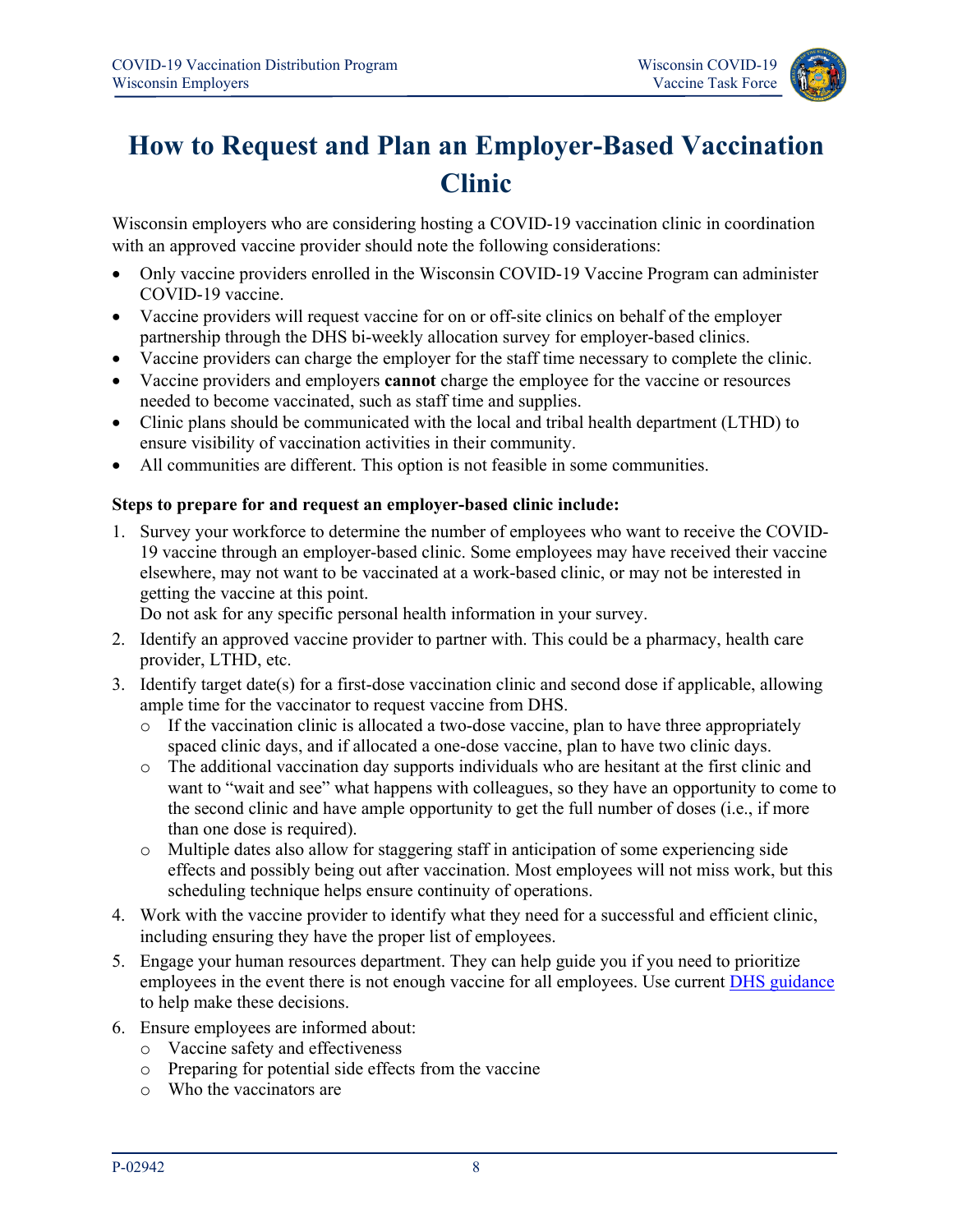

- o Any incentives being provided (such as being paid for the time it takes to attend the clinic, paid leave to recover from side effects, any other modest tokens of appreciation)
- o That they will not be billed or otherwise charged for getting vaccinated
- o Their confidentiality and private health information will be protected
- o Participation is encouraged but ultimately voluntary
- 7. Inform your **LTHD** of your plans. Although LTHDs are not usually the vaccine provider for employer-based clinics, a line of communication is strongly encouraged, so they are aware of vaccination activities in their communities.

Once you collect the information above, your vaccine provider can request vaccine from DHS. Vaccine providers may either submit a request for vaccine through the regular allocation survey, or through a separate employer-based clinic allocation process in which the intent is (if approved) to provide the entire amount of vaccine requested.

The Wisconsin COVID-19 Vaccine Program will review the vaccine provider's employer-based clinics' allocation request separately. Requests will be reviewed and prioritized based upon a number of factors, including local vaccine administration rates and socio-economic, demographic, and geographic equity criteria. Due to limited vaccine supply, not all requestors (vaccine providers) will be able to receive an allocation for the week requested. If a request is not approved, it will be held for consideration in subsequent weeks. Yet, as needs or circumstances may change, vaccine providers are encouraged to re-submit their request in subsequent allocation surveys as well. Patience and flexibility will be a key factor in planning and preparing for an employer-based vaccination clinic.

For a detailed checklist of the steps to consider and prepare see Appendix Four: Planning an Employer-Based COVID-19 Vaccination Clinic Checklist.

#### <span id="page-10-0"></span>**Other Considerations**

Regardless of how an employer chooses to support their employees getting a COVID-19 vaccine, regular and clear communication is critical. Employers can provide accurate information to their workforce to help build trust in the processes and vaccine. They can also help support vaccination efforts by ensuring employees know how and where they can sign up to receive vaccine, whether in the community or through a workplace clinic. Employers can additionally support vaccine uptake by providing (and clearly communicating to staff about) paid time off to get the vaccine or recover from any side effects. In addition, clear and consistent communication can protect employees from falling victim to a vaccine phishing scam attack, thus protecting the company.

As vaccine supply does not yet meet demand, it is possible that vaccine providers may continue to prioritize individuals based on [priority order of eligible groups as defined by DHS.](https://www.dhs.wisconsin.gov/covid-19/vaccine-about.htm) Employers who do not plan to host a workplace clinic, can prepare staff with proof of employment that they can show at off-site vaccination clinics. Examples include an employee badge or employer letter outlining their eligibility (example in Appendix Four: Employment-Based Eligibility Letter).

You can keep your employees safe and healthy by continuing to encourage employees to follow public health practices to help stop the spread of the virus:

- Wear a mask over your nose and mouth
- Stay at least 6 feet way from others, to the extent possible
- Wash your hands often
- Work remotely if feasible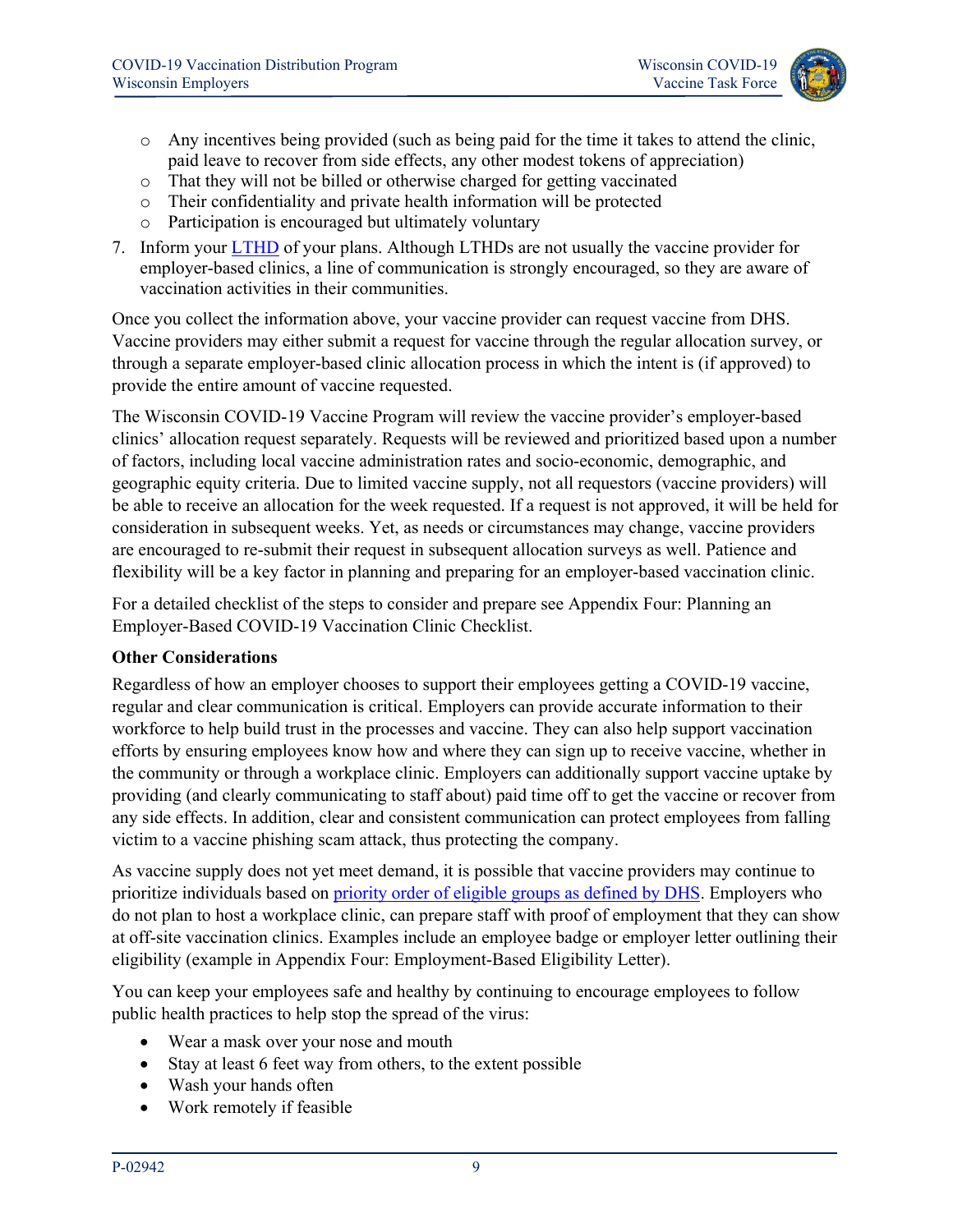

Employers with any vaccination questions can email [dhscovidvaccinator@wi.gov.](mailto:dhscovidvaccinator@wi.gov)

To stay up-to-date with COVID-19 vaccine information, eligibility, frequently asked questions, and more please visit [www.dhs.wisconsin.gov/covid-19/vaccine.htm.](http://www.dhs.wisconsin.gov/covid-19/vaccine.htm)

To find which LTHD serves your community, visit [www.dhs.wisconsin.gov/lh-depts/counties.htm.](http://www.dhs.wisconsin.gov/lh-depts/counties.htm)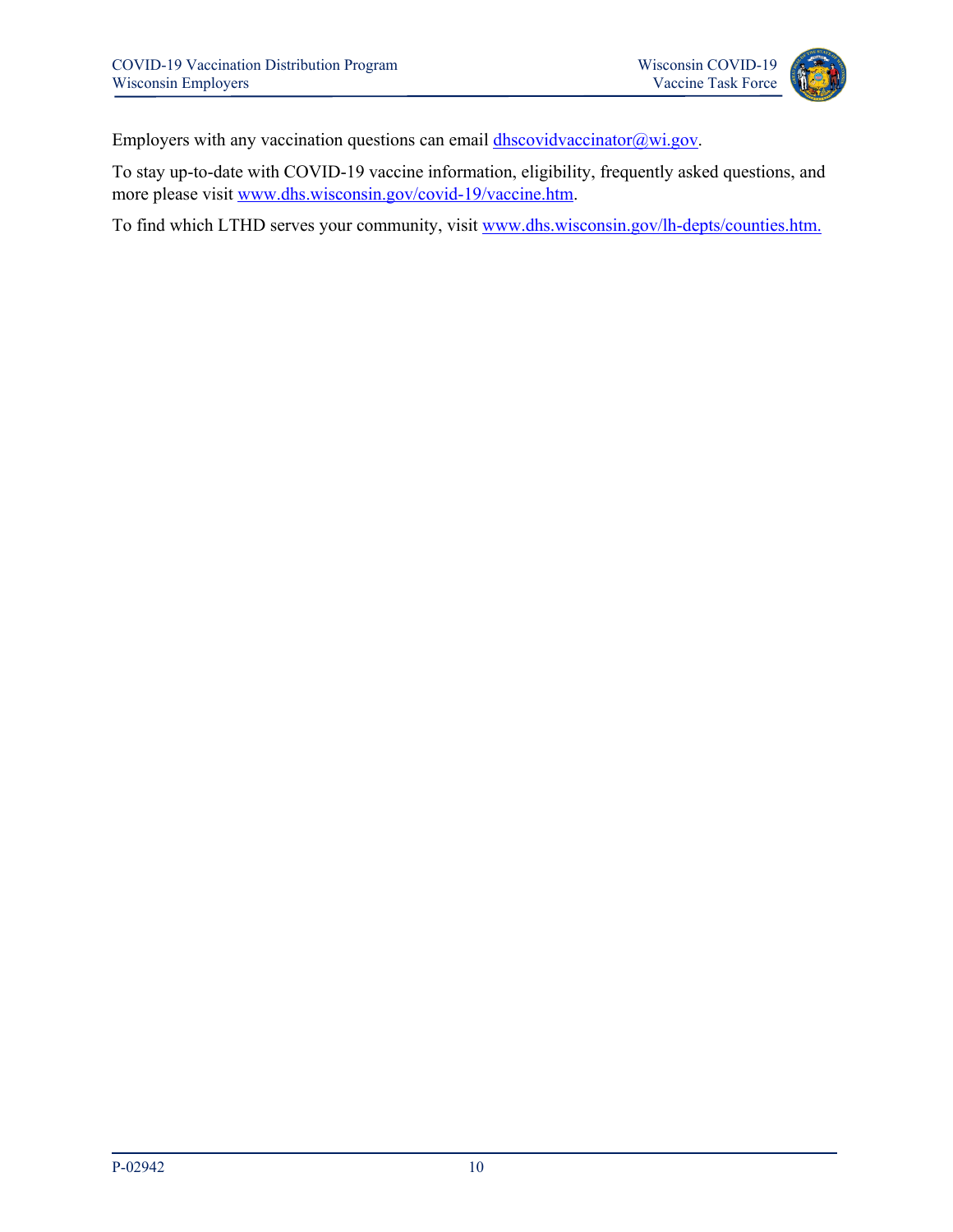

# **Appendices**

### <span id="page-12-1"></span><span id="page-12-0"></span>**Appendix One: Additional Information and Resources for Employers**

DHS and other COVID-19 vaccine resources:

- [Employer fact sheet](https://www.dhs.wisconsin.gov/publications/p02921.pdf)
- Employer COVID-19 Vaccine Framework Presentation Tailored PowerPoint presentation with which the employer can both learn and provide important vaccine information to their employees. Additional training to help prepare employers in talking about COVID-19 is also available. For access to the PowerPoint with or without additional training, email [dhscovidvaccinator@wi.gov.](mailto:dhscovidvaccinator@wi.gov)
- [Wisconsin Economic Development Corporation resource: Wisconsin Vaccine Guidance for All](https://secure-web.cisco.com/1HpvBPqqc-DFTtrbhuYHb2-8h4tE5yX3KbQ2cEkmJnxOShekmGv3d6wKX6HjrNk0eq5DK6y_A_HsAmNuy3mYaVPyt_m-WhNJ-aRRobrMOIaRS3mTTi8f9Ds8Z0PD_d32viRl21Z5R6Gt-zxyFf2tr4U1NNmnksGrqq60lm0oBcJ8y_oV1vP0eTnGmYeY6iGRWwZ0AEUxND38TYxcHF-SJgJlsK0FtGEFgR8LMOfuw70rENi-7zuRMTNoGtCi6NAeM/https%3A%2F%2Fwedc.org%2Fvaccine-guidelines)  [Businesses; Ways to Encourage Vaccination](https://secure-web.cisco.com/1HpvBPqqc-DFTtrbhuYHb2-8h4tE5yX3KbQ2cEkmJnxOShekmGv3d6wKX6HjrNk0eq5DK6y_A_HsAmNuy3mYaVPyt_m-WhNJ-aRRobrMOIaRS3mTTi8f9Ds8Z0PD_d32viRl21Z5R6Gt-zxyFf2tr4U1NNmnksGrqq60lm0oBcJ8y_oV1vP0eTnGmYeY6iGRWwZ0AEUxND38TYxcHF-SJgJlsK0FtGEFgR8LMOfuw70rENi-7zuRMTNoGtCi6NAeM/https%3A%2F%2Fwedc.org%2Fvaccine-guidelines)
- [Healthy MKE COVID-19 Vaccine Toolkit for Employers](https://www.mmac.org/uploads/1/1/3/5/113552797/covid-19_vaccine_toolkit_for_employers_031721.pdf)
- CDC FAQs booklet for employees
- CDC FAQs for employers
- [CDC basic talking points \(key things to know\)](https://www.cdc.gov/coronavirus/2019-ncov/vaccines/keythingstoknow.html)
- [CDC Essential Employees Toolkit](https://www.cdc.gov/coronavirus/2019-ncov/vaccines/toolkits/essential-workers.html)
- [CDC vaccine mandate web page](https://www.cdc.gov/coronavirus/2019-ncov/vaccines/recommendations/essentialworker/workplace-vaccination-program.html#Mandates)
- [U.S. Equal Employment Opportunity Commission article](https://www.eeoc.gov/wysk/what-you-should-know-about-covid-19-and-ada-rehabilitation-act-and-other-eeo-laws)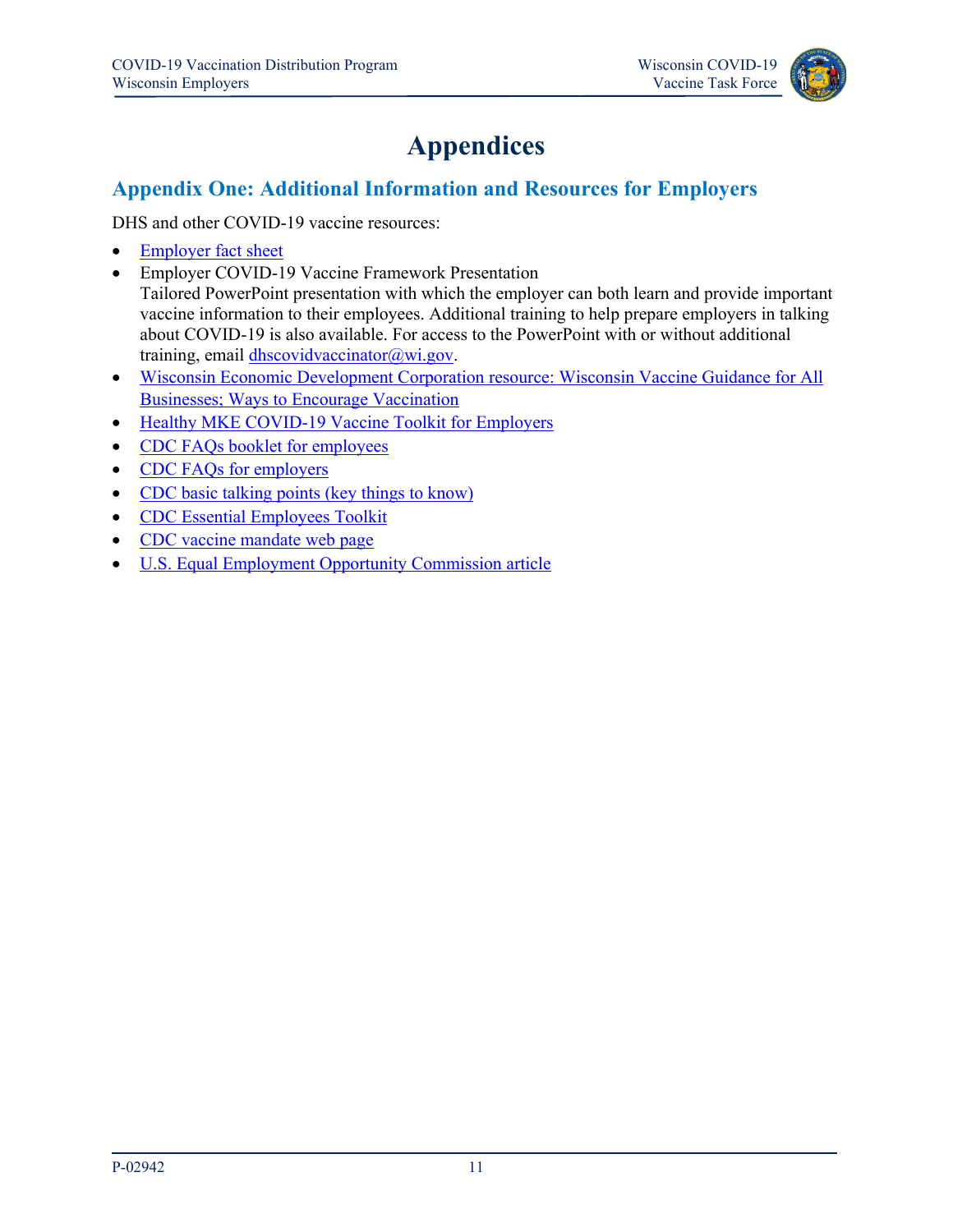

### <span id="page-13-0"></span>**Appendix Two: Planning an Employer-Based COVID-19 Vaccination Clinic Checklist**

#### <span id="page-13-2"></span><span id="page-13-1"></span>**Planning an Employer-Based COVID-19 Vaccination Clinic Checklist Essential Planning Components**

This document has been developed to provide guidance for employers who are interested in establishing, or hosting, an on-site employee vaccination clinic for COVID-19 vaccine. This document details several considerations that DHS recommends be integrated into clinic operations in order to host a clinic that promotes accessibility, equity, and safety for participants.

#### *Considerations for Building an On-Site, Closed, Employer-Based Clinic*

An on-site, closed, employer-based clinic is that which is privately hosted by an employer, business, provider, or LTHD, which is called the 'host.' Attendance is restricted only to a dedicated population of individuals such as employees or members associated with the host.

#### *Demographics of Event*

- $\Box$  Identify number of employees/participants to be vaccinated.
- $\Box$  Determine if contractors and temporary staff will be invited to participate in the clinic.
- $\Box$  Identify appropriate location for the clinic.
- $\Box$  Schedule date(s) and time(s) of the clinic appropriate to reach employees, accommodating differing work schedules and other accessibility issues (for example, child care, shift work, no paid leave time).
- $\Box$  Locations should be able to handle the volume of traffic anticipated for the clinic target size.
- $\Box$  The clinic site should be able to accommodate an employee's accessibility needs.
- $\Box$  The clinic site should be ADA compliant.
- $\Box$  All locations should protect clinic staff and employees from inclement weather as feasible, including fans in the summer, heaters in the winter, and shelter from precipitation in all seasons. Weather accommodations should ensure physical/social distancing could be maintained at all times. Reference and follow tornado warning, fire evacuation, and security protocols.

#### *Event Enrollment and Staffing*

- $\Box$  Establish a partnership(s) with an approved vaccine provider.
- $\Box$  Verify selected vaccine provider(s) will provide medical authority to support clinical oversight of vaccine administration and clinical staff at the clinic.
- $\Box$  Verify the vaccine provider has ample time to request vaccine through the bi-weekly survey.
- $\Box$  Communicate the vaccination plan with the [local and tribal health department.](https://www.dhs.wisconsin.gov/lh-depts/counties.htm)
- $\Box$  Identify an on-site 'host' point of contact to respond to questions and handle partnership needs. Identify a backup that is familiar with all on-site activities and processes.
- $\Box$  Identify who will be responsible for handling and oversight of:
	- o Promoting employee flow with proper distancing
	- o All for one-way flow through clinic space
	- o Allow for ample observation area monitoring
	- o Accommodate registering and scheduling of employees for the clinic
	- o Prepare to manage medical emergency related to the administration of vaccines. Ensure the statewide 911 system and emergency medical service (EMS) information is located at the vaccination site and there is adequate cell phone coverage or ready access to a landline.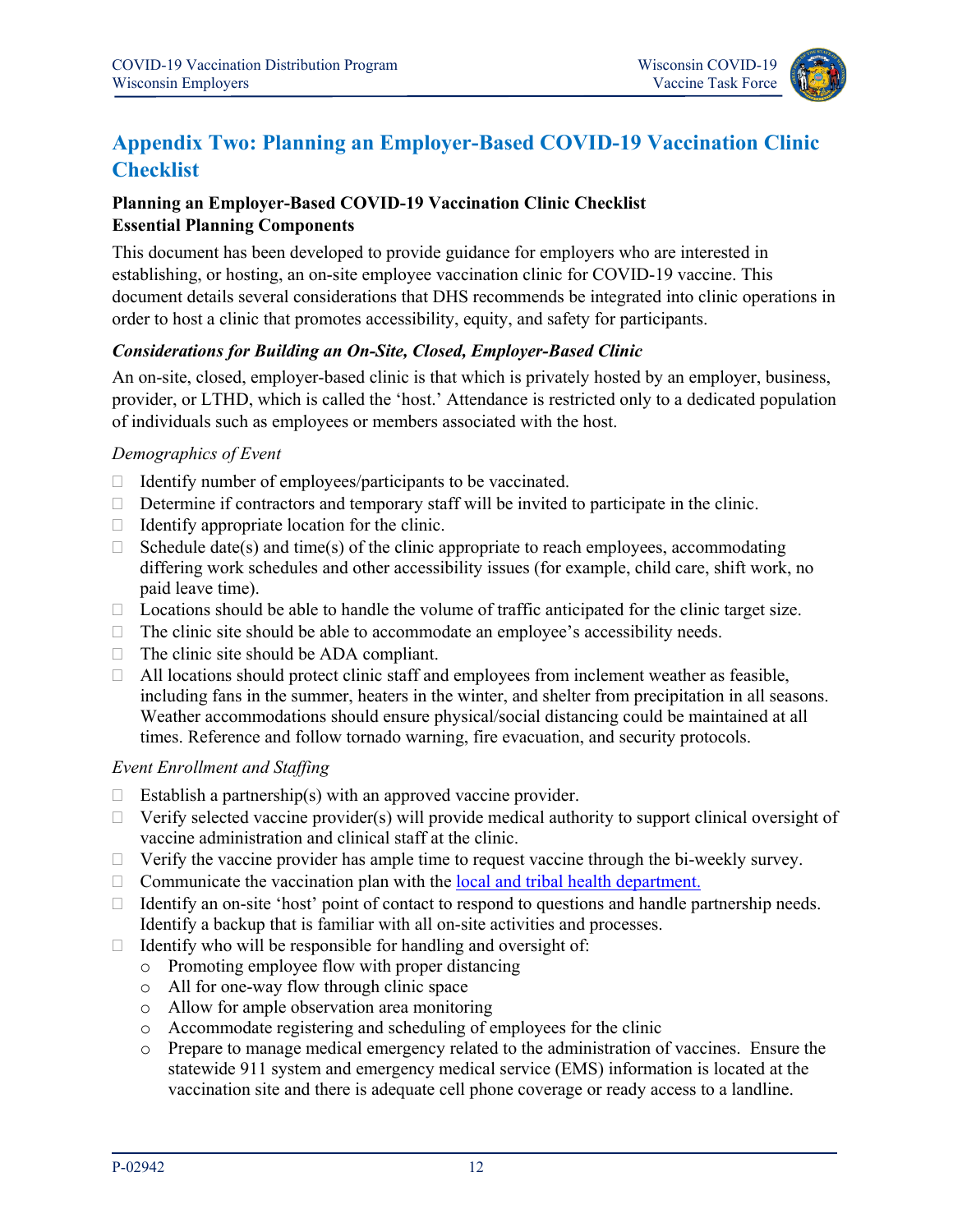

#### *Registration*

- $\Box$  Work with vaccine provider partner to develop and publish FAQs and key information details needed for participants being vaccinated. Include details regarding scheduling (appointment or walk-up), how to arrive at the clinic location, PPE and social distancing expectations, what to wear (layers for access to injection site), and screening expectations.
- $\Box$  Verify with vaccine provider that all printed forms will be in plain language and available in various languages that are appropriate for employee population.
- $\Box$  If needed, plan for language interpreters.

#### *Site Design and Protocols*

- $\Box$  Design clinic layout that promotes one-way traffic with limited queuing, while ensuring physical distancing.
- $\Box$  Ensure clinic layout is supportive for patients with disabilities or limited mobility. This includes adequate spacing in walkways, available seating, and spacing for wheelchairs.
- $\Box$  Establish a clinic layout that incorporates the following stations:
	- o Greetings/triage
	- o Registration
	- o Education
	- o Screening
	- o Vaccination
	- o Observation
	- o Closed-observation (away from other employee observation area)
	- o Data-entry for the Wisconsin Immunization Registry (if needed by vaccine provider)
	- o Exit
	- o Patient de-escalation
	- o Vaccine preparation
- $\Box$  Use visuals to support clinic flow and social distancing including standing circles on the floor. Incorporate rope or cones, tape, and signs in multiple languages, as needed inside the clinic to show routes for employees to follow from station to station.
- $\Box$  Vaccination stations should be at least 6 feet apart, equipped with barriers, and clinic flow should be one way and allow maintenance of 6 feet between individuals whenever possible, including in all waiting areas.
- $\Box$  Provide visual barriers and screens between stations for privacy.
- $\Box$  Provide adequate seating for employees in waiting areas.
- □ Provide a private area where employees who experience acute adverse events after vaccination or who have medical problems can be evaluated and treated.
- $\Box$  Provide a protected, secure area for clinic staff to leave personal items and take breaks (if needed by vaccine provider).
- Determine who will secure sufficient supplies to maintain infection control and proper cleaning of entire clinic location.
- $\Box$  Provide ample access to hand sanitizer and PPE for vaccine clinic employees.
- $\Box$  Determine who will be responsible for creating a 'just-in-time' or standby call list to prevent vaccine waste of end-of-day excess doses.
- $\Box$  Determine who will be responsible for on-site storage needs to maintain appropriate temperatures as well as security while vaccine is stored throughout the clinic day.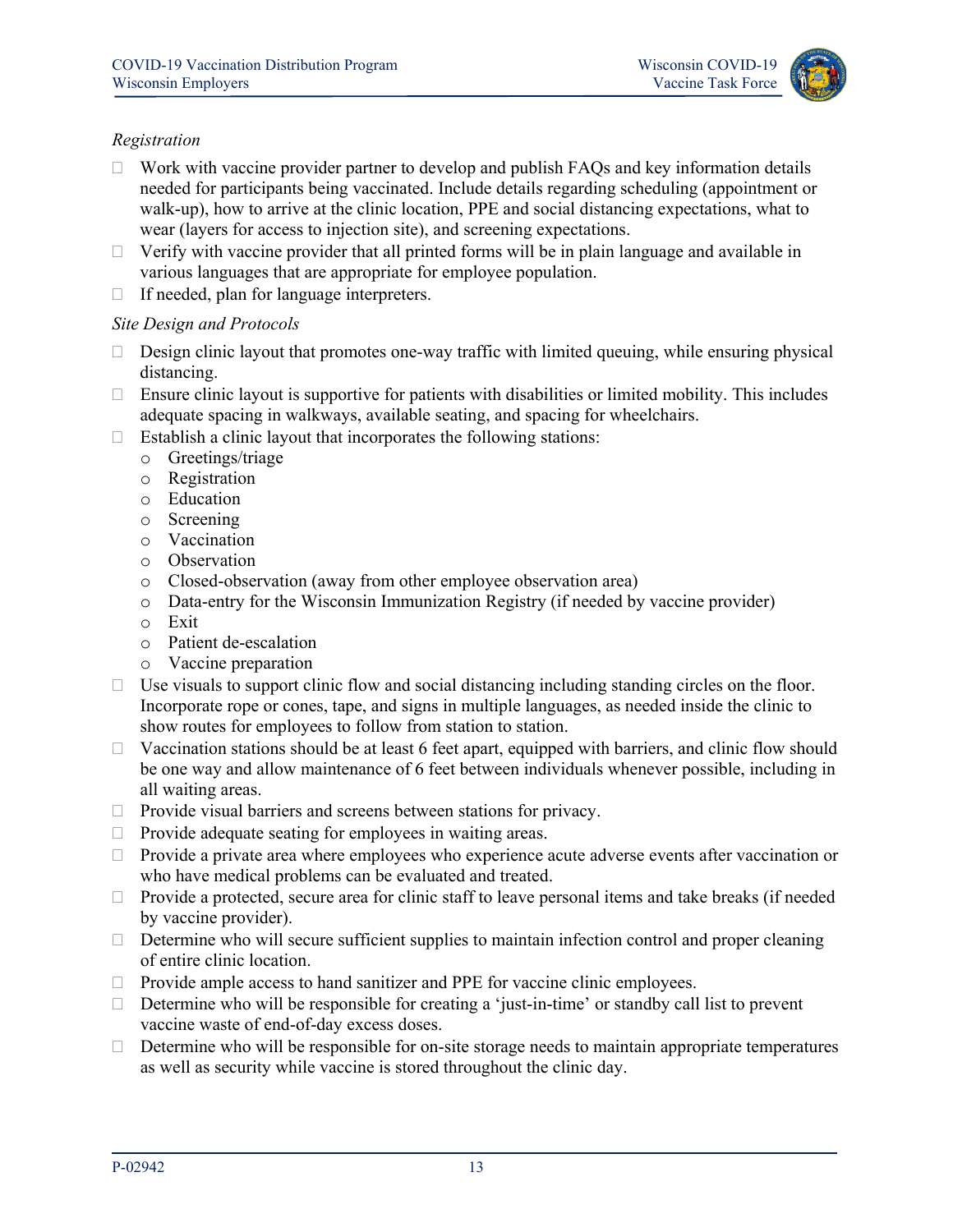

#### *Staff Positions and Responsibilities*

The following staff positions, in addition to those that will be provided by the vaccine provider partner, are recommended to be specifically created to aid in the success of the vaccination clinic. The specific need for these positions, and whether the employer will need to provide staffing of these position will vary according to the size of the vaccination event and the partnership entered into to provide the vaccinations. Some roles may be able to be combined according to the site's needs.

The fact that a person has received a COVID-19 vaccination, including all details regarding that vaccination, is protected health information and must be kept private by law. Please work with your vaccine provider and your HR department to ensure the confidentiality of this information.

#### *Greeter and Employee Triage*

- $\Box$  Greet patients (employees) and provide assistance with directing employees to clinic.
- $\Box$  Direct traffic flow by limiting number who are allowed to enter.
- $\Box$  Provide initial symptom screening such as temperature checks and ensuring patients are wearing PPE.
- $\Box$  Monitor traffic flow and directs patients to registration station.
- $\Box$  Cleanse and disinfect vaccination stations at a minimum every hour, between shifts and if station areas become visibly soiled.

#### *Registration (Handled by vaccine provider)*

- $\Box$  Identify patient as employees who are able to receive COVID vaccine at the clinic.
- Verify Vaccination Administration Record is complete. If not, direct to area designated for completion.
- □ Monitor traffic flow and direct to Screening or Waiting Area check-in.
- $\Box$  Direct patients in Waiting Area to progress to Screening
- □ Cleanse and disinfect vaccination stations at a minimum every hour, between shifts and if station areas become visibly soiled.

#### *Observation Station and Waiting Area (Handled by vaccine provider)*

- $\Box$  Review observation protocols with patients. Instruct patients to report adverse reactions immediately to clinic staff.
- $\Box$  If necessary, communicate booster vaccination appointment before instructing patients to wait in observation area.
- $\Box$  Observe patient for initial vaccine reactions. CDC currently recommends that persons without contraindications to vaccination who receive an mRNA COVID-19 vaccine be observed after vaccination for the following time periods:
	- o 30 minutes:
		- Patients with a history of an immediate allergic reaction of any severity to another (nonmRNA COVID-19) vaccine or injectable therapy.
		- **Persons with a history of anaphylaxis due to any cause.**
	- o 15 minutes: All other patients
- $\Box$  Patients may be observed for longer based on clinical concerns. For example, if a person develops itching and swelling confined to the injection site during their post-vaccination observation period, this period may be extended to assess for development of any hypersensitivity signs or symptoms consistent with anaphylaxis.
- $\Box$  Monitor traffic flow and direct patients to clinic exit.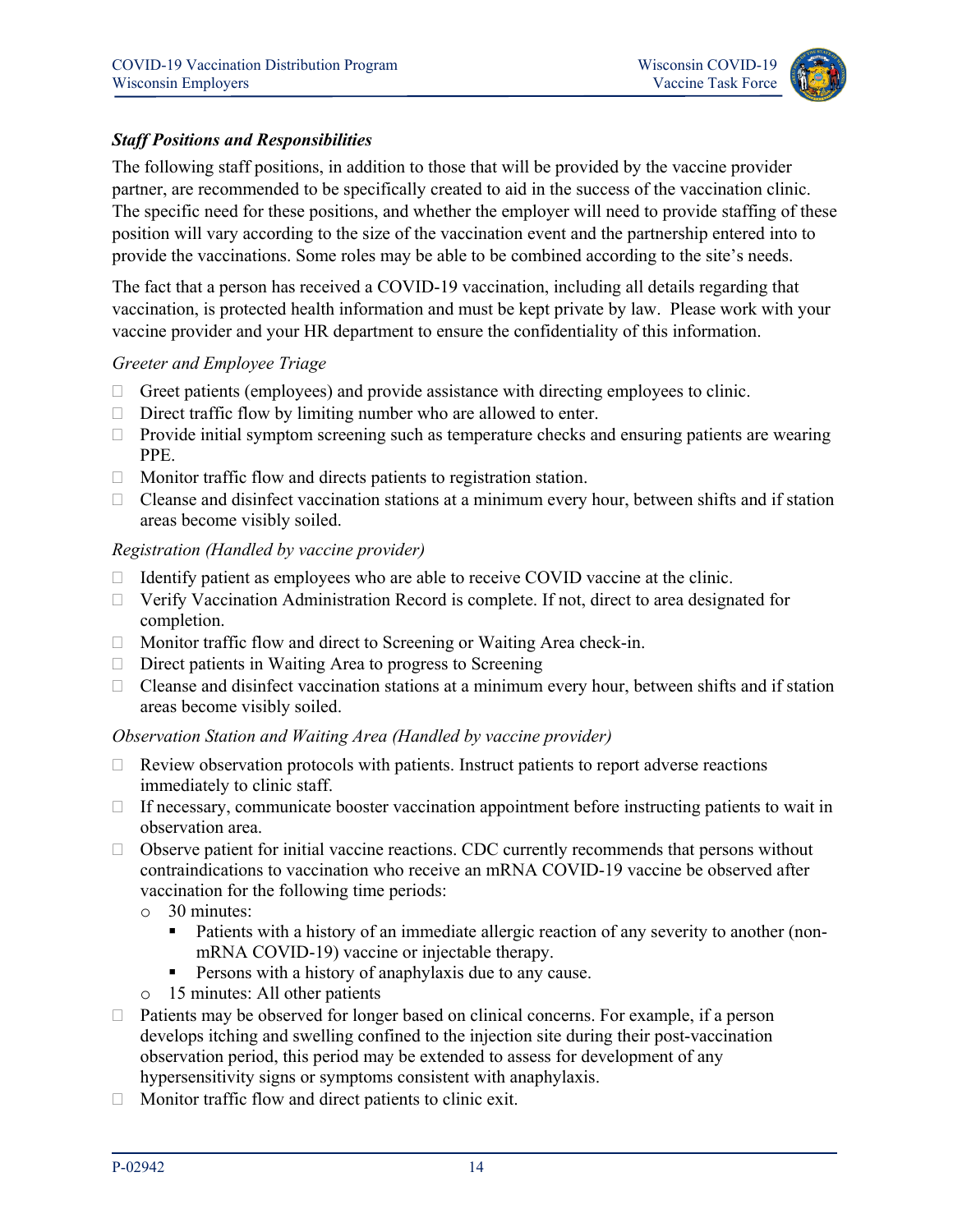

□ Cleanse and disinfect vaccination stations at a minimum every hour, between shifts and if station areas become visibly soiled.

#### *Data Entry Station (Handled by vaccine provider)*

All vaccination data entry should be handled by the vaccine provider partner only. Staff of the employer partners should not view or handle vaccination information of any kind.

- $\Box$  Document each vaccine into the Wisconsin Immunization Registry (WIR).
- $\Box$  If privacy can be maintained, this role can be combined with the observation station.
- Ensure HIPAA compliance with administration data entered into WIR.
- $\Box$  Monitor traffic flow and direct patients to clinic exit.
- $\Box$  Cleanse and disinfect vaccination stations at a minimum every hour, between shifts and if station areas become visibly soiled.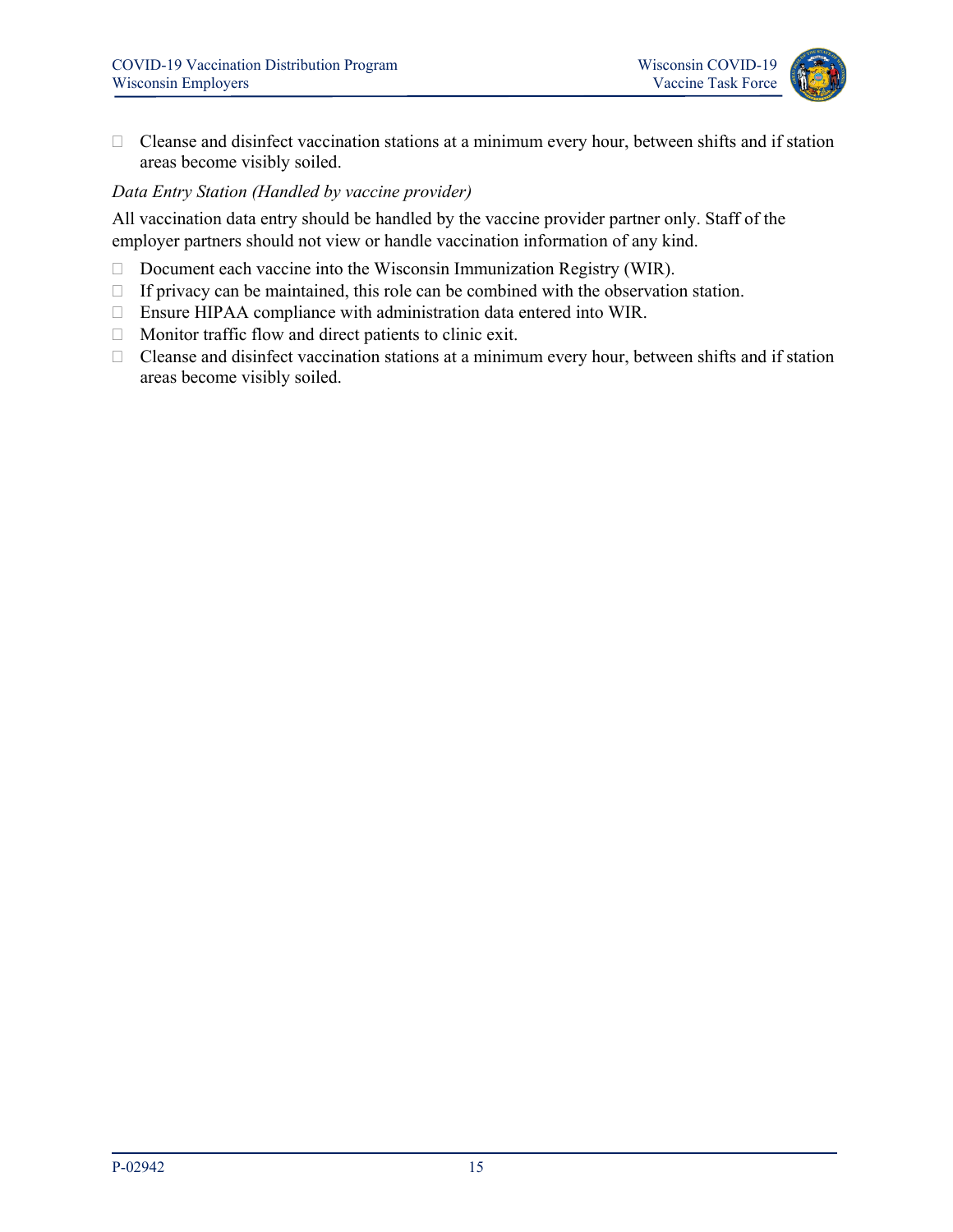

### <span id="page-17-0"></span>**Appendix Three: Vaccination Attestation Form**

As vaccine remains scarce, it is possible that vaccine providers and employers may continue to prioritize individuals based on priority order of eligible groups as defined by DHS.

**The full list of eligible groups in priority order can be reviewed at:**  [www.dhs.wisconsin.gov/covid-19/vaccine-about.htm.](http://www.dhs.wisconsin.gov/covid-19/vaccine-about.htm)

Therefore, individuals vaccinated in community settings may be asked to sign an attestation form, stating they are part of an eligible group that is being prioritized. Employers holding an on-site clinic should determine eligibility prioritization prior and should not require employees to sign an attestation form.

When prioritizing employees according to medical conditions, employers cannot ask workers to disclose such conditions.

### **COVID-19 VACCINATION ATTESTATION**

In signing this form, I attest that, to the best of my ability, I have reviewed and believe that I belong to one of the groups currently eligible to receive the COVID-19 vaccine, as detailed at [www.dhs.wisconsin.gov/covid-19/vaccine-about.htm.](http://www.dhs.wisconsin.gov/covid-19/vaccine-about.htm)

| First Name | Last Name   |
|------------|-------------|
|            |             |
| Signature  | Date Signed |
|            |             |
|            |             |